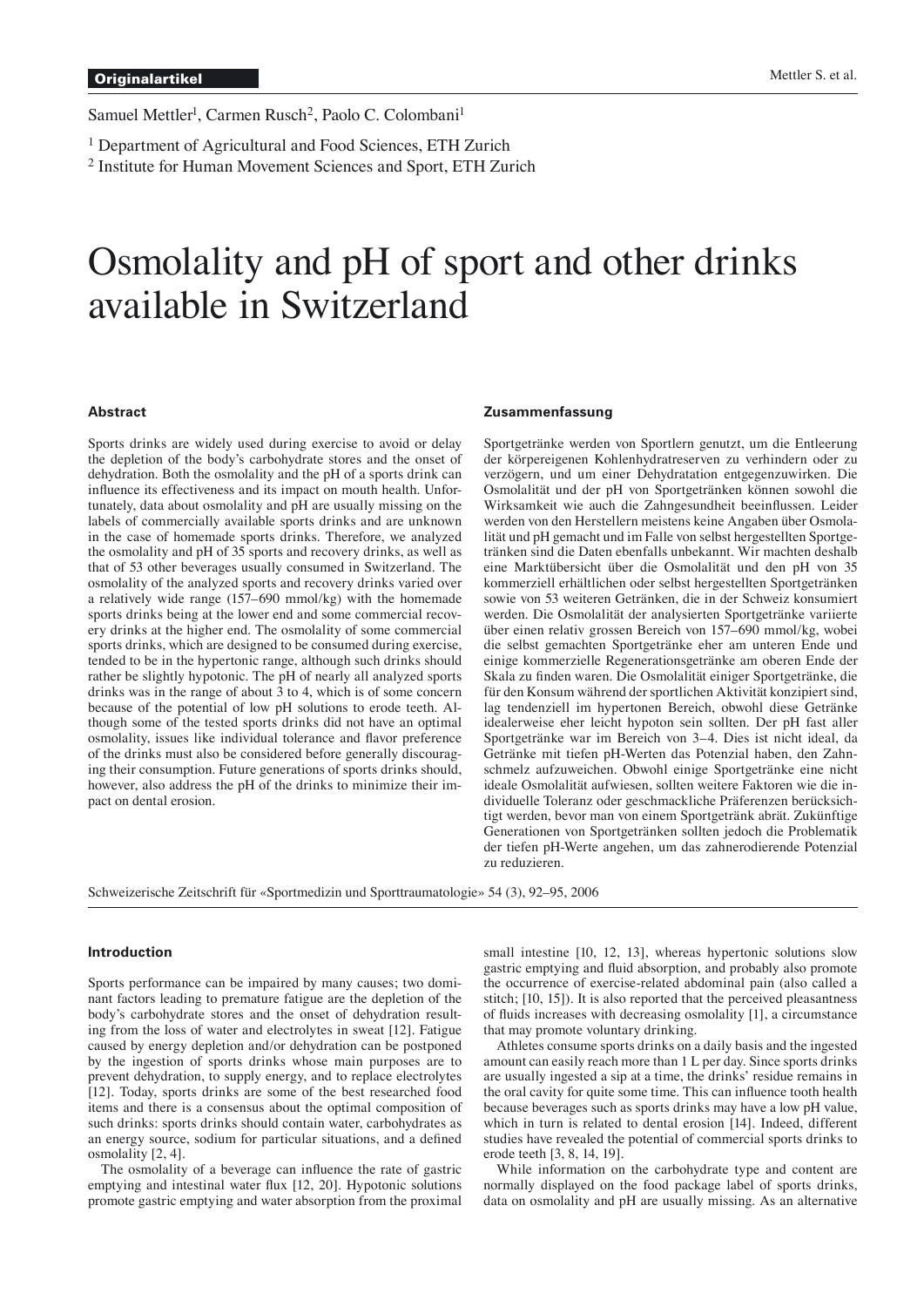to commercially available sports drinks, recommendations about the production of homemade sports drinks are in circulation and, at least in Switzerland, many athletes mix their own sports drinks using a selection of basic ingredients including water, sugar, fructose, glucose, maltodextrin, and syrup or fruit juices. Theoretically, the osmolality of such homemade drinks could be calculated as long as the exact amount of all ingredients is known. However, as soon as natural products like syrup, fruit juices or carbohydrates of undefined chain length like maltodextrin are used, the calculation of the osmolality becomes difficult.

 To close the knowledge gap on the osmolality and pH data of sports drinks, we conducted a study to analyze both the osmolality and pH of many commercially available and homemade sports drinks. For comparison, we also analyzed a selection of other beverages commonly consumed in Switzerland.

## **Methods**

Thirty-five commercially available and homemade sports drinks, 8 mineral waters, 19 soft drinks, 17 fruit juices or fruit drinks, and 9 alcoholic beverages were purchased in local shops in the Zurich area or obtained from local distributors in November 2005. The carbohydrate content of a beverage was taken from the food label; osmolality and pH were analyzed in our laboratory. The ingredients used to prepare the homemade sports drinks are given in the results section of this paper.

 All beverages were analyzed a couple of days after purchase and always before the expiry date. Before analysis, sparkling beverages were shaken until no gas bubbles were seen in the beverages, and beverages sold as powder were prepared according to the manufacturer instructions using a precision laboratory scale (Mettler PM 3000, Nänikon-Uster, ZH, Switzerland) and deionized water as a solvent (the difference from tap water is about 3 mmol/kg).

 Osmolality was measured by freezing point depression (Osmometer 2020, Advanced Instruments, Norwood, MA, USA) and pH with a pH meter (Model 632, Metrohm, Herisau, AI, Switzerland). Both analyzers were calibrated according to the manufacturer's instructions before measurements were taken. Measurements of osmolality were done in duplicate and only the mean values are presented. The mean coefficient of variation for the duplicate measurements was 0.009.

## **Results**

The carbohydrate content, the osmolality and the pH of the different sports drinks are presented in *Table 1* and data of other beverages are given in *Table 2* in alphabetic order.

## **Discussion**

The osmolality of the analyzed sports drinks varied over a relatively wide range with the homemade drinks being at the lower end *(Table 1)*. In general, osmolality increases with increasing total carbohydrate content, but it is also strongly influenced by the proportion of monosaccharides, disaccharides or polysaccharides. Therefore, osmolality does not directly depend on the carbohydrate content. Ethanol is another substance that strongly increases osmolality (see alcoholic beverages in *Table 2*). Actually, the assessment of sports drinks is multifaceted. The parameters of gastric emptying and intestinal absorption, for example, are influenced by different factors like the volume of fluid, energy density, exercise intensity, mental stress or osmolality [2, 12, 13]. However, in the following we will focus on osmolality.

 The idea behind using the term isotonic in the context of beverages is to communicate that a beverage contains the same number of osmotic active substances per unit of mass as blood, whose osmolality is normally regulated around 280–290 mmol/kg [17]. According to the Swiss government decree on specialty food [5]

|                                                        | <b>Physical</b><br>state at<br>purchase | Carbohydrate<br>[g/100 g] | <b>Osmolality</b><br>[mmol/kg] | рH  |
|--------------------------------------------------------|-----------------------------------------|---------------------------|--------------------------------|-----|
| <b>Commercially available sports drinks</b>            |                                         |                           |                                |     |
| Gatorade Mandarine                                     | Liquid                                  | 6.0                       | 348                            | 3.3 |
| Gatorade Green Apple                                   | Liquid                                  | 6.0                       | 362                            | 3.2 |
| Gatorade Red Orange                                    | Liquid                                  | 6.0                       | 350                            | 3.2 |
| Gatorade Arctic Snow                                   | Liquid                                  | 6.0                       | 353                            | 3.4 |
| Gatorade Orange                                        | Powder                                  | 6.0                       | 297                            | 3.0 |
| Gatorade Citron                                        | Powder                                  | 6.0                       | 297                            | 3.1 |
| <b>Isostar Fast Hydration</b><br>Isostar Hydrate+      | Liquid                                  | 6.7                       | 301                            | 3.9 |
| Perform Citron                                         | Liquid                                  | 6.7                       | 322                            | 3.8 |
| Isostar Hydrate+Perform Powder                         |                                         | 7.0                       | 271                            | 3.8 |
| <b>Isostar Long Energy</b>                             | Powder                                  | 15.1                      | 260                            | 3.4 |
| M-Isodrink                                             | Powder                                  | 8.2                       | 289                            | 3.0 |
| PowerBar PowerGel                                      |                                         |                           |                                |     |
| (diluted 1:4)<br>PowerBar Performance                  | Gel                                     | 12.8                      | 340                            | 3.7 |
| Sports Drink Orange                                    | Liquid                                  | 4.9                       | 302                            | 3.7 |
| PowerBar Performance                                   |                                         |                           |                                |     |
| Sports Drink Orange                                    | Powder                                  | 6.6                       | 295                            | 3.8 |
| Powerade Mountain Blast Liquid                         |                                         | 8.2                       | 391                            | 3.5 |
| Powerade Orange                                        | Liquid                                  | 8.2                       | 346                            | 3.5 |
| Rivi Marathon                                          | Powder                                  | 5.0                       | 210                            | 3.2 |
| Sponser Hypotonic<br>Sponser Isotonic                  | Powder                                  | 5.0                       | 238                            | 3.5 |
| Red orange<br>Sponser Liquid Energy                    | Powder                                  | 7.0                       | 312                            | 3.1 |
| (diluted 1:4)<br>Sportvital Energy                     | Gel                                     | 15.0                      | 533                            | 6.2 |
| Formula<br>Sportvital Quick                            | Powder                                  | 4.1                       | 214                            | 4.4 |
| Energy Gel (diluted 1:4) Gel                           |                                         | 12.0                      | 291                            | 3.9 |
| Verofit Isotonic Tropical Powder                       |                                         | 5.2                       | 263                            | 3.4 |
| Vittel Action                                          | Liquid                                  | 5.5                       | 294                            | 4.0 |
| Home-made sports drinks                                |                                         |                           |                                |     |
| Drink 1: Peppermint tea 1 L                            |                                         |                           |                                |     |
| Sucrose 30 g, Maltodextrin* 50 g,                      |                                         |                           |                                |     |
| NaCl $1.5 g$                                           |                                         | 7.8                       | 184                            | 6.9 |
| Drink 2: Peppermint tea 1 L                            |                                         |                           |                                |     |
| Fructose 30 g, Maltodextrin* 50 g,                     |                                         |                           |                                |     |
| NaCl 1.5 g                                             |                                         | 7.8                       | 264                            | 7.1 |
| Drink 3: Tap water 1 L                                 |                                         |                           |                                |     |
| Syrup raspberry 30 g,                                  |                                         |                           |                                |     |
| Maltodextrin* 50 g, NaCl 1.5 g                         |                                         | 7.3                       | 157                            | 3.4 |
| Drink 4: Tap water 1 L<br>Syrup raspberry 30 g,        |                                         |                           |                                |     |
| Maltodextrin* 90 g, NaCl 1.5 g                         |                                         | 11.1                      | 186                            | 3.4 |
| Drink 5: Tap water 1 L<br>Sucrose 15 g, Fructose 15 g, |                                         |                           |                                |     |
| Maltodextrin* 50 g, NaCl 1.5 g                         |                                         | 7.8                       | 215                            | 6.3 |
| <b>Commercially available recovery drinks</b>          |                                         |                           |                                |     |
| <b>Isostar Recovery</b><br>PowerBar Proteinplus        | Powder                                  | 13.9                      | 508                            | 6.5 |
| Recovery Drink                                         |                                         |                           |                                |     |
| Chocolate                                              | Powder                                  | 18.0                      | 657                            | 6.4 |
| Sponser Recovery Drink Powder                          |                                         | 15.7                      | 690                            | 4.2 |
| Sponser Regeneration                                   |                                         |                           |                                |     |
| Competition                                            | Liquid                                  | 15.0                      | 427                            | 3.8 |
| Sportvital Regeneration                                |                                         |                           |                                |     |
| Quadra Pro<br>Verofit Recovery                         | Powder                                  | 9.1                       | 373                            | 6.1 |
| Chocolate                                              | Powder                                  | 16.0                      | 600                            | 6.6 |

\* For all home-made drinks Maltodextrin 100 (Sponser Sport Food, Wollerau, Switzerland) was used.

*Table 1:* Carbohydrate content, osmolality and pH of sports drinks available in Switzerland in alphabetical order. All data refer to the ready-todrink beverage.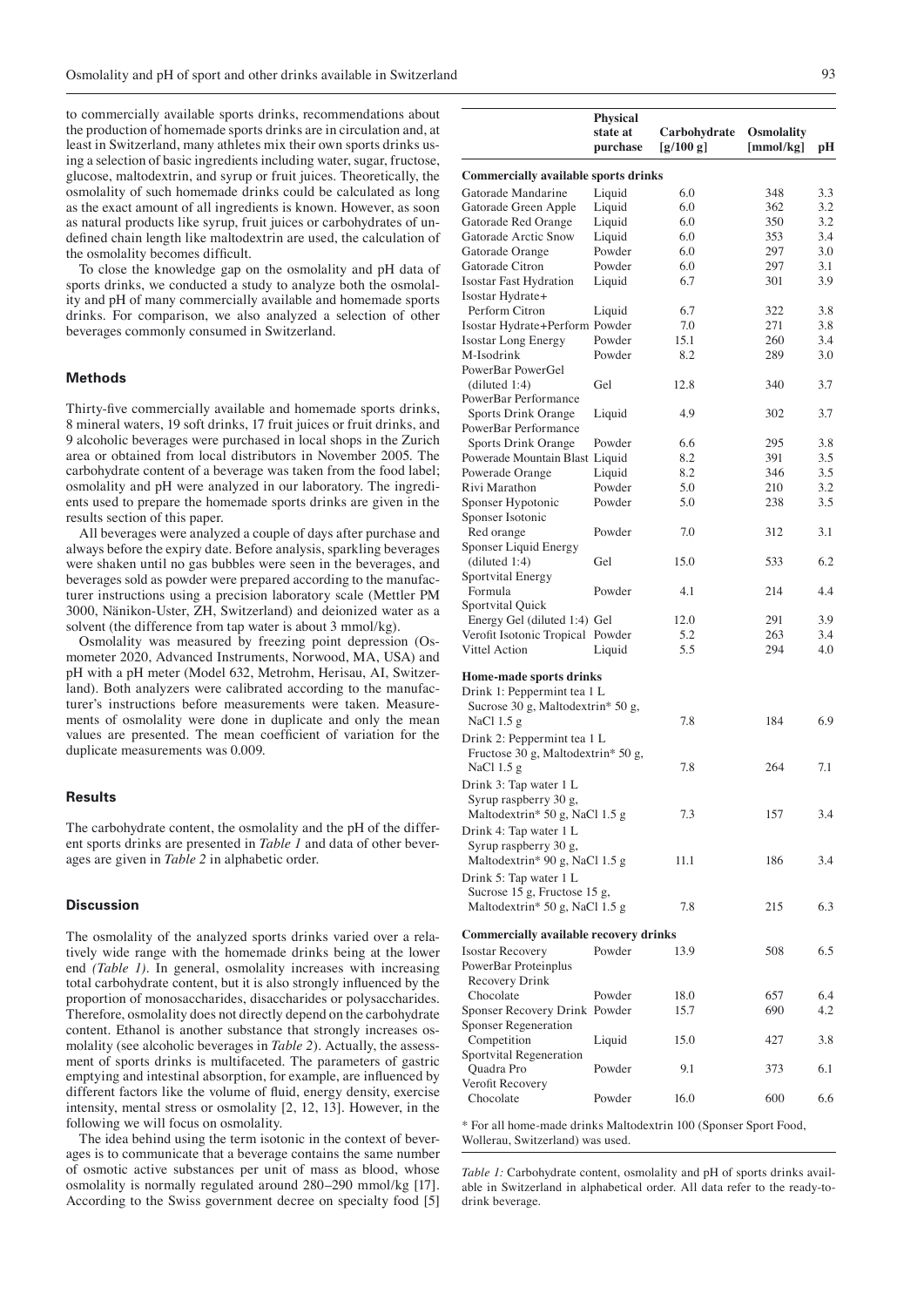|                                                                                        | Carbohydrate        | <b>Osmolality</b> |            |
|----------------------------------------------------------------------------------------|---------------------|-------------------|------------|
|                                                                                        | [g/100 g]           | [mmol/kg]         | pН         |
| <b>Mineral waters</b>                                                                  |                     |                   |            |
| Adelbodner                                                                             | $\mathbf{0}$        | 32                | 5.7        |
| Contrex (mineralization: 2174 mg/L)                                                    | 0                   | 27                | 7.1        |
| Eptinger (2630 mg/L)                                                                   | $\mathbf{0}$        | 33                | 5.8        |
| Henniez $(581 \text{ mg/L}))$                                                          | $\Omega$            | 18                | 5.9        |
| Rhäzünser (1643 mg/L)                                                                  | 0                   | 39                | 6.3        |
| Tap water (Zürich)                                                                     | $\mathbf{0}$        | 3                 | 7.4        |
| Valser $(1918 \text{ mg/L})$                                                           | $\mathbf{0}$        | 27                | 6.1        |
| Valser Viva Limette                                                                    | $\Omega$            | 39                | 5.7        |
| <b>Fruit drinks</b>                                                                    |                     |                   |            |
| Apple juice clear Juice Migros                                                         | 11                  | 736               | 3.3        |
| Apple juice clear Juice Migros (diluted 1:1)                                           | 5.5                 | 343               | 3.3        |
| Apple juice clear Juice Migros (diluted 1:3)                                           | 2.8                 | 171               | 3.4        |
| Apple juice clear Juice Migros (diluted 1:7)                                           | 1.4                 | 82                | 3.5        |
| Apple juice unfiltered Juice Migros                                                    | 11                  | 727               | 3.3        |
| <b>Bodyguard Michel</b><br>Carrot juice Biotta                                         | 11<br>9             | 675<br>561        | 3.4<br>4.2 |
| Fruit coctail Hawaii Gold Migros                                                       | 12                  | 717               | 3.7        |
| Grape juice Gold Migros                                                                | 16                  | 1193              | 3.3        |
| Grapefruit juice Juice Migros                                                          | 11                  | 610               | 3.2        |
| Multivitamin Gold Migros                                                               | 12                  | 779               | 3.5        |
| Orange juice Juice Migros                                                              | 12                  | 614               | 3.6        |
| Orange juice with pulp Granini                                                         | 9                   | 621               | 3.6        |
| Orange juice with pulp Michel                                                          | 11                  | 594               | 3.8        |
| Orange juice with pulp Michel (diluted 1:1)                                            | 5.5                 | 282               | 4.0        |
| Orange juice with pulp Michel (diluted 1:3)                                            | 2.8                 | 139               | 4.0        |
| Orange juice with pulp Michel (diluted 1:7)                                            | 1.4                 | 71                | 4.0        |
| Pear juice Juice Migros                                                                | 11                  | 733               | 3.7        |
| Pineapple juice Gold Migros                                                            | 13                  | 692               | 3.8        |
| Pineapple juice Gold Migros (diluted 1:1)<br>Pineapple juice Gold Migros (diluted 1:3) | 6.5<br>3.3          | 309<br>158        | 3.9<br>3.9 |
| Pineapple juice Gold Migros (diluted 1:7)                                              | 1.6                 | 77                | 3.9        |
| Shorley (60% Apple juice) Möhl                                                         | 6                   | 410               | 3.7        |
| Tomato juice Naturaplan Bio Coop                                                       | 3                   | 475               | 4.1        |
| Vitafit Coop                                                                           | 14                  | 777               | 3.4        |
| <b>Soft drinks</b>                                                                     |                     |                   |            |
| Coca Cola                                                                              | 10.6                | 493               | 2.4        |
| Coca Cola light                                                                        | 0                   | 27                | 2.5        |
| Fanta                                                                                  | 10.1                | 415               | 2.6<br>3.1 |
| Lipton Ice Tea Lemon*<br>Lipton Ice Tea Light                                          | 8.0<br>$\mathbf{0}$ | 268<br>29         | 3.4        |
| Nestea Lemon                                                                           | 7.6                 | 278               | 3.6        |
| Nestea Light                                                                           | $\mathbf{0}$        | 46                | 3.5        |
| Pepsi light                                                                            | 0.5                 | 25                | 2.7        |
| Pepsi max                                                                              | 0.5                 | 27                | 2.8        |
| Red Bull                                                                               | 11.3                | 601               | 3.3        |
| Red Bull Sugarfree                                                                     | 0                   | 140               | 3.2        |
| Rivella blau                                                                           | 1.5                 | 120               | 3.2        |
| Rivella rot                                                                            | 9                   | 425               | 3.4        |
| Schweppes Bitter Lemon                                                                 | 12                  | 627               | 2.7        |
| Schweppes Ginger Ale<br>Schweppes Tonic                                                | NA<br>8.9           | 497<br>501        | 2.7<br>2.5 |
| Syrup raspberry Coop (diluted 1:4)                                                     | 17                  | 756               | 3.2        |
| Sprite                                                                                 | 10.1                | 479               | 2.7        |
| <b>Alcoholic beverages</b>                                                             |                     |                   |            |
| Bacardi Breezer Orange                                                                 | NA                  | 1050              | 2.6        |
| Cider Ramsauer                                                                         | 3                   | 1159              | 3.5        |
| Clausthaler beer non alcoholic                                                         | NA                  | 275               | 4.3        |
| Clausthaler Panaché non alcoholic                                                      | NA                  | 452               | 3.0        |
| Desperados Tequila                                                                     | NA                  | 1379              | 3.2        |
| Dr. Pepper                                                                             | 10                  | 646               | 2.6        |
| Eichhof beer alcoholic                                                                 | 3.5                 | 1047              | 4.1        |
| Red wine<br>Smirnoff Ice New Taste                                                     | NA<br>NA            | 2573<br>1192      | 3.4<br>3.2 |
| $NA = Data$ not available from the food label                                          |                     |                   |            |
|                                                                                        |                     |                   |            |

\* Product has changed in the meantime to lower carbohydrate content.

*Table 2:* Carbohydrate content, osmolality and pH of mineral waters, fruit drinks, soft drinks, and alcoholic beverages in alphabetical order.

a beverage for persons with increased energy and nutrient needs can be declared as «isotonic» when its osmolarity is in the range of 250–340 mmol/L1. This leads to two problems. First, this legal use of the term «isotonic» for sports drinks with an osmolarity of up to 340 mmol/L is misleading, because osmolalities above 290 mmol/kg already promote initial water secretion into the intestinal lumen [11]. Second and contrary to widespread belief, even the really isotonic beverages (around 280 and 290 mmol/kg) are not the ones that are absorbed the fastest. This fact should already become evident when considering that per definition there is a water flux from hypotonic solutions in direction to the hypertonic counterpart and along the osmotic gradient. In the case of beverages, this means that water from hypotonic beverages is pulled into the circulation, which represents the hypertonic compartment. This pulling force is, by definition, not present when two solutions are isotonic to each other. Indeed, it is suggested that intestinal water absorption rates are higher with hypotonic solutions compared with isotonic solutions [10, 13]. The optimal osmolality for a sports drink has, therefore, been defined to be in the slightly hypotonic range between 200 and 250 mmol/L [13].

As there is evidence that not only fluid absorption, but also palatability and intestinal tolerance tend to be better with hypotonic beverages [1, 12, 13, 15], it is surprising that some commercial sports drinks were rather high in the hypertonic range. Some sports drinks had osmolalities of more than 350 mmol/kg. If a sports drink is to be consumed during exercise, when the risk of gastrointestinal discomfort is higher than at rest, an osmolality in the range of 200–250 mmol/kg would be more suitable. On the other hand, a hypertonic drink usually does not cause discomfort when ingested at rest, such as during the recovery phase of an exercise bout. The high osmolality of sports recovery drinks is, therefore, not an issue of concern – as long as fast rehydration is not the primary goal. Otherwise the problem may easily be solved by increasing the dilution of the beverage.

 Since we found not only hypertonic sports drinks, but also some sports drinks with a rather low osmolality (in particular among the homemade sports drinks), the question might arise if an osmolality lower than the one suggested for optimal sports drinks (200–250 mmol/kg) is of concern. According to a study by Gisolfi et al. [6] the observed water absorption rates of sports drinks with an osmolality of 169 mmol/kg and 245 mmol/kg were not different and the amount of glucose required to stimulate water absorption is supposed to be relatively small [10].

 A more practical question arises with sports drinks that are sold as powders. Depending on how precisely the amount of the powder can be weighed, the concentration and thus the osmolality of the beverages can vary. Most manufacturers solve this issue with a dosage spoon or by using portion bags. In most cases, it was sufficient to follow the manufacturer's instruction to achieve an osmolality that varied only a little, irrespective of whether the dosage spoon was filled very carefully or in a hasty real-life shoveling way (data not shown). However, a relevant problem was detected with one manufacturer (Gatorade) where the powder had to be measured by filling a pretty wide cap with a dosage line that was not easily visible. This system was not practical and it was easy to substantially overdose the beverage and consequently produce a hypertonic sports drink. We would suggest reconsidering the use of this dosage system.

 An unexpected result of this study was the consistently low pH of nearly all commercially available sports drinks as well as of the homemade drinks based on syrup. The only sports drinks with a neutral pH were the homemade drinks based on water or tea and with added carbohydrates as an energy source. Different studies detected the potential of commercial sports drinks to erode teeth  $[3, 8, 14, 19]$ . Although ways to significantly influence the pH and erosive potential of sports drinks exist [3, 7, 9], this aspect does not

<sup>&</sup>lt;sup>1</sup> To calculate osmolality (mmol/kg) from osmolarity (mmol/L), the density of a fluid must be known. Provided that carbohydrates are the predominant osmotic substance like in sports drinks but not in blood, setting osmolarity equal to osmolality would lead to an underestimation of osmolality by only about 1% per 30 g carbohydrates per liter.